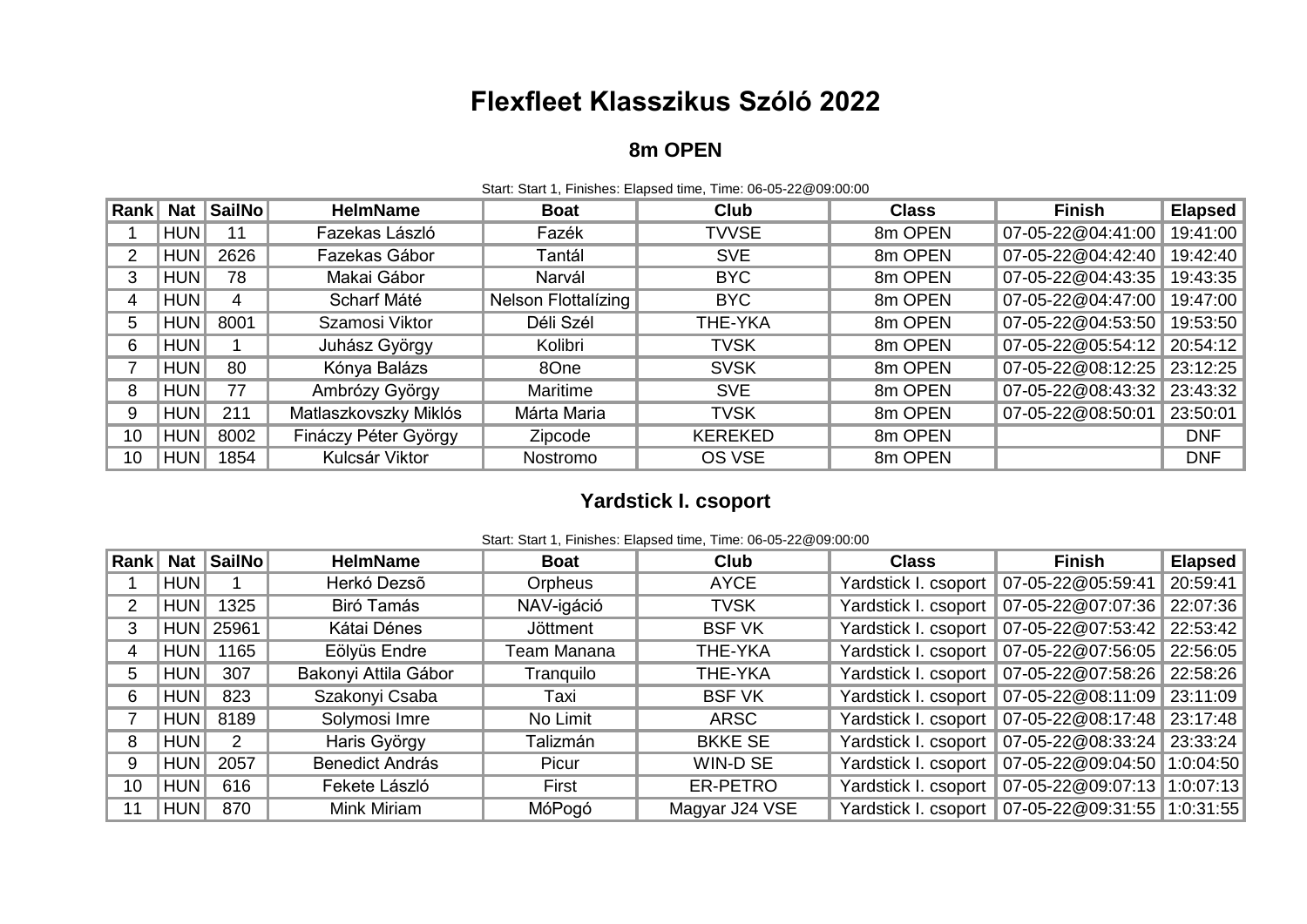| 1 0 | <b>HUN</b> | 826                           | Jánoky László     | Fanatic | THE-YKA    | Yardstick<br>. I. csoport | 07-05-22@11:07:37 | 1:2:07:37  |
|-----|------------|-------------------------------|-------------------|---------|------------|---------------------------|-------------------|------------|
| 1 O | <b>HUN</b> | 18                            | Matyasovszki Géza | Persona | DO VSE     | Yardstick I. csoport      |                   | <b>DNF</b> |
| 1 ລ | HUN.       | $\overline{A}$ $\overline{C}$ | Keller András     |         | <b>BYC</b> | Yardstick I. csoport      |                   | <b>DNF</b> |

# **Yardstick III. csoport**

| Rank <sup> </sup> | <b>Nat</b> | SailNo     | <b>HelmName</b>               | <b>Boat</b>     | Club           | <b>Class</b>           | Finish                                                 | <b>Elapsed</b> |  |  |
|-------------------|------------|------------|-------------------------------|-----------------|----------------|------------------------|--------------------------------------------------------|----------------|--|--|
|                   | <b>HUN</b> | 31         | Kozma László                  | <b>Nemecsek</b> | <b>TYC</b>     |                        | Yardstick III. csoport 07-05-22@08:14:00               | 23:14:00       |  |  |
| 2                 | <b>HUN</b> | 1662       | Csikós László                 | Erpel           | <b>YEGY</b>    |                        | Yardstick III. csoport 07-05-22@08:44:13               | 23:44:13       |  |  |
| 3                 | <b>HUN</b> | 55         | Zenthe Ferenc                 | Luna            | <b>KEREKED</b> |                        | Yardstick III. csoport 07-05-22@08:49:16               | 23:49:16       |  |  |
| 4                 | <b>HUN</b> | 1695       | Borissza Zsolt                | Senorita        | <b>BSF VK</b>  |                        | Yardstick III. csoport 07-05-22@09:27:52               | 1:0:27:52      |  |  |
| 5.                | <b>HUN</b> | 752        | Nedbál Noel                   | Mákvirág        | THE-YKA        |                        | Yardstick III. csoport 07-05-22@10:13:02               | 1:1:13:02      |  |  |
| 6                 | <b>HUN</b> | 30         | Dobos Attila                  | Yorikke         | <b>TVSK</b>    |                        | Yardstick III. csoport 07-05-22@11:27:28               | 1:2:27:28      |  |  |
|                   | <b>HUN</b> | 170        | F. Tóth Gábor                 | Hód             | <b>VVEB</b>    |                        | Yardstick III. csoport   07-05-22@12:09:53   1:3:09:53 |                |  |  |
| 8                 | <b>HUN</b> | 1825       | Gerõ András                   | Vidra           | ER-PETRO       |                        | Yardstick III. csoport 07-05-22@14:02:10 1:5:02:10     |                |  |  |
| 9                 | <b>HUN</b> | 10         | <b>Szutor Ferenc</b>          | Póstás          | <b>FSE</b>     |                        | Yardstick III. csoport 07-05-22@14:31:12 1:5:31:12     |                |  |  |
| 10                | <b>HUN</b> | 5711       | Dr. Liebhauser-Hoór<br>Armand | <b>Nautilus</b> | <b>AVIS SE</b> |                        | Yardstick III. csoport 07-05-22@16:32:21 1:7:32:21     |                |  |  |
|                   |            |            |                               |                 |                |                        |                                                        |                |  |  |
| 11                | <b>HUN</b> | <b>B30</b> | Hobot István                  | Zephyr          | <b>AVIS SE</b> |                        | Yardstick III. csoport 07-05-22@16:33:02               | 1:7:33:02      |  |  |
| 12                | <b>HUN</b> | 1465       | Ágostházy Imre                | Gandalf         | <b>BSF VK</b>  |                        | Yardstick III. csoport   07-05-22@16:35:23             | 1:7:35:23      |  |  |
| 13                | <b>HUN</b> | 11215      | Horváth Csaba                 | Arwen           | <b>BM TVSE</b> | Yardstick III. csoport |                                                        | <b>DNF</b>     |  |  |
| 13                | <b>HUN</b> | 1465       | Varga István                  | Cruiser racer   | <b>SVE</b>     | Yardstick III. csoport |                                                        | <b>DNF</b>     |  |  |
| 13                | <b>HUN</b> | 565        | Schwarczinger Zsolt           | Sarah with Love | <b>VSC</b>     | Yardstick III. csoport |                                                        | <b>DNF</b>     |  |  |

#### Start: Start 1, Finishes: Elapsed time, Time: 06-05-22@09:00:00

## **Yardstick II. csoport**

|  |  | Start: Start 1, Finishes: Elapsed time, Time: 06-05-22@09:00:00 |  |  |  |
|--|--|-----------------------------------------------------------------|--|--|--|
|--|--|-----------------------------------------------------------------|--|--|--|

|            | <b>Rank Nat SailNo</b> | <b>HelmName</b>   | <b>Boat</b> | Club        | <b>Class</b> | Finish                                               | Elapsed |
|------------|------------------------|-------------------|-------------|-------------|--------------|------------------------------------------------------|---------|
| <b>HUN</b> | 155                    | Pál Gaszton       | Gé.         | TVSK        |              | Yardstick II. csoport   07-05-22@08:00:48   23:00:48 |         |
| <b>HUN</b> | 3500                   | Molnár Gábor      | Invama      | <b>TVSK</b> |              | Yardstick II. csoport   07-05-22@08:01:16   23:01:16 |         |
| <b>HUN</b> | 44                     | Katona Kolos      | Luiselotte  | MVM SE      |              | Yardstick II. csoport   07-05-22@08:05:24   23:05:24 |         |
| <b>HUN</b> | 2051                   | Szentmarjai Gábor | Dopff       | PÕFF SE     |              | Yardstick II. csoport   07-05-22@08:06:01   23:06:01 |         |
| <b>HUN</b> | 3108                   | Toriai Gábor      | High Flyers | VSC         |              | Yardstick II. csoport   07-05-22@08:06:13   23:06:13 |         |